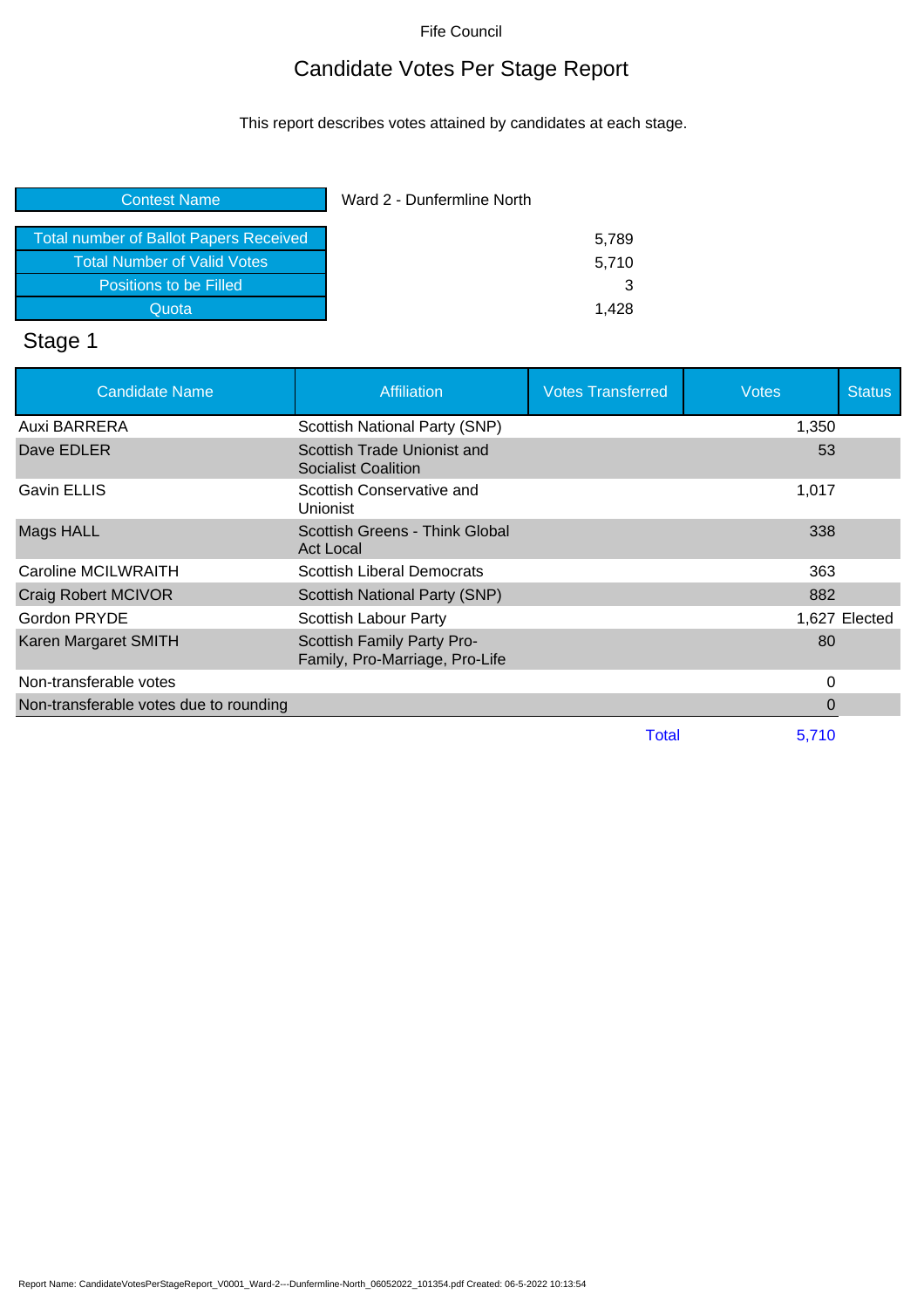# Candidate Votes Per Stage Report

This report describes votes attained by candidates at each stage.

# Stage 2

# Surplus of Gordon PRYDE 199.00000

| 199.00000 |  |  |  |  |  |  |  |  |  |
|-----------|--|--|--|--|--|--|--|--|--|
|-----------|--|--|--|--|--|--|--|--|--|

| <b>Candidate Name</b>                  | <b>Affiliation</b>                                           | <b>Votes Transferred</b> | <b>Votes</b> | <b>Status</b> |
|----------------------------------------|--------------------------------------------------------------|--------------------------|--------------|---------------|
| Auxi BARRERA                           | Scottish National Party (SNP)                                | 10.51866                 | 1,360.51866  |               |
| Dave EDLER                             | Scottish Trade Unionist and<br>Socialist Coalition           | 13.20948                 | 66.20948     |               |
| <b>Gavin ELLIS</b>                     | Scottish Conservative and<br><b>Unionist</b>                 | 32.04522                 | 1,049.04522  |               |
| Mags HALL                              | Scottish Greens - Think Global<br><b>Act Local</b>           | 16.14492                 | 354.14492    |               |
| Caroline MCILWRAITH                    | <b>Scottish Liberal Democrats</b>                            | 58.46418                 | 421.46418    |               |
| <b>Craig Robert MCIVOR</b>             | Scottish National Party (SNP)                                | 14.31027                 | 896.31027    |               |
| Gordon PRYDE                           | Scottish Labour Party                                        | $-199.00000$             | 1,428.00000  |               |
| Karen Margaret SMITH                   | Scottish Family Party Pro-<br>Family, Pro-Marriage, Pro-Life | 6.60474                  | 86.60474     |               |
| Non-transferable votes                 |                                                              | 47.70090                 | 47.70090     |               |
| Non-transferable votes due to rounding |                                                              | 0.00163                  | 0.00163      |               |
|                                        |                                                              | Total                    | 5,710.00000  |               |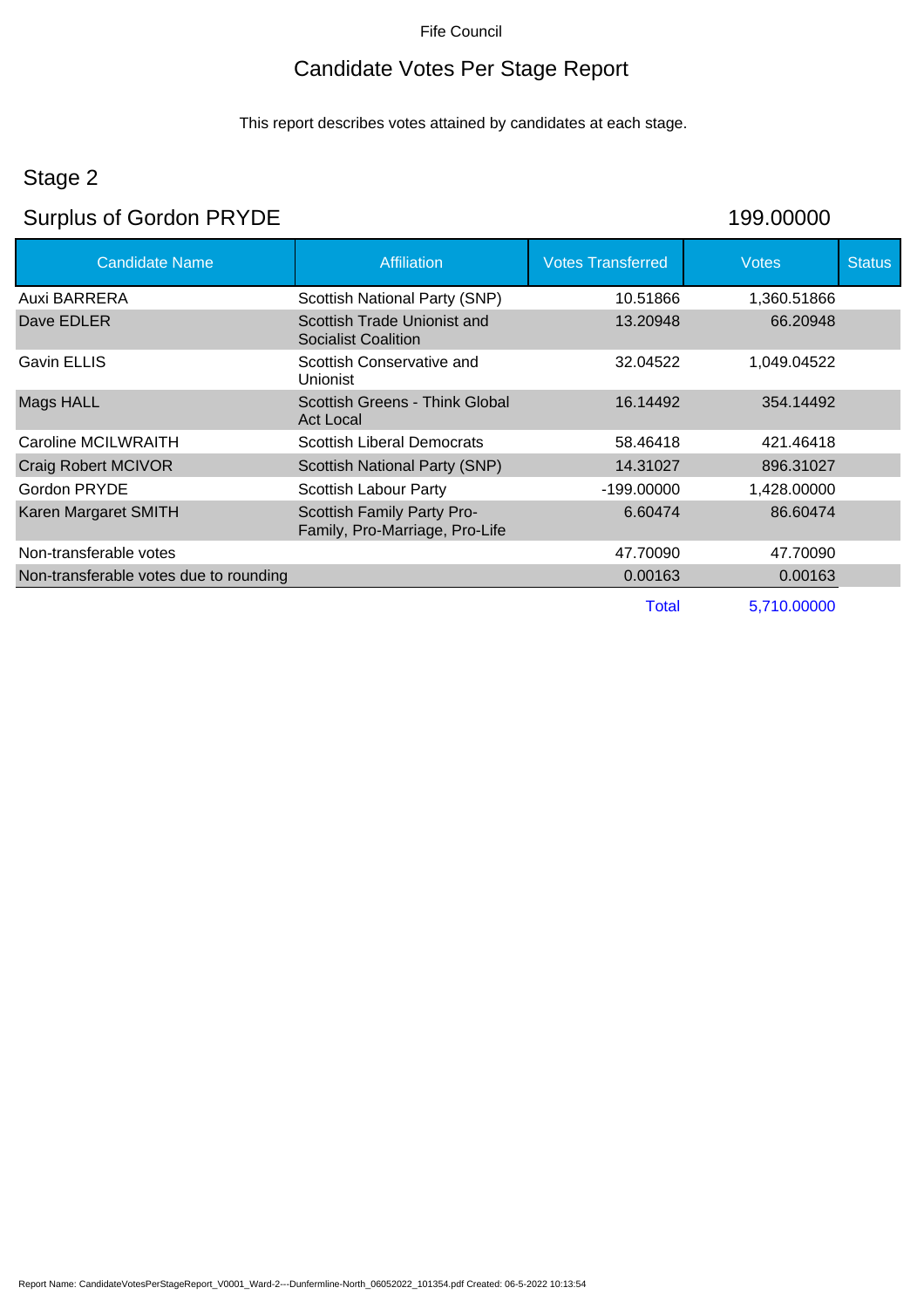# Candidate Votes Per Stage Report

This report describes votes attained by candidates at each stage.

# Stage 3

# Exclusion of Dave EDLER 66.20948

| <b>Candidate Name</b>                  | <b>Affiliation</b>                                           | <b>Votes Transferred</b> | <b>Votes</b> | <b>Status</b> |
|----------------------------------------|--------------------------------------------------------------|--------------------------|--------------|---------------|
| Auxi BARRERA                           | Scottish National Party (SNP)                                | 5.10079                  | 1,365.61945  |               |
| Dave EDLER                             | Scottish Trade Unionist and<br>Socialist Coalition           | $-66.20948$              | 0.00000      |               |
| <b>Gavin ELLIS</b>                     | Scottish Conservative and<br><b>Unionist</b>                 | 10.10079                 | 1,059.14601  |               |
| Mags HALL                              | Scottish Greens - Think Global<br><b>Act Local</b>           | 18.34541                 | 372.49033    |               |
| Caroline MCILWRAITH                    | Scottish Liberal Democrats                                   | 10.93544                 | 432.39962    |               |
| Craig Robert MCIVOR                    | Scottish National Party (SNP)                                | 1.48924                  | 897.79951    |               |
| Gordon PRYDE                           | Scottish Labour Party                                        | 0.00000                  | 1,428.00000  |               |
| Karen Margaret SMITH                   | Scottish Family Party Pro-<br>Family, Pro-Marriage, Pro-Life | 6.59003                  | 93.19477     |               |
| Non-transferable votes                 |                                                              | 13.64778                 | 61.35031     |               |
| Non-transferable votes due to rounding |                                                              | 0.00000                  | 0.00000      |               |
|                                        |                                                              | Total                    | 5,710.00000  |               |

Report Name: CandidateVotesPerStageReport\_V0001\_Ward-2---Dunfermline-North\_06052022\_101354.pdf Created: 06-5-2022 10:13:54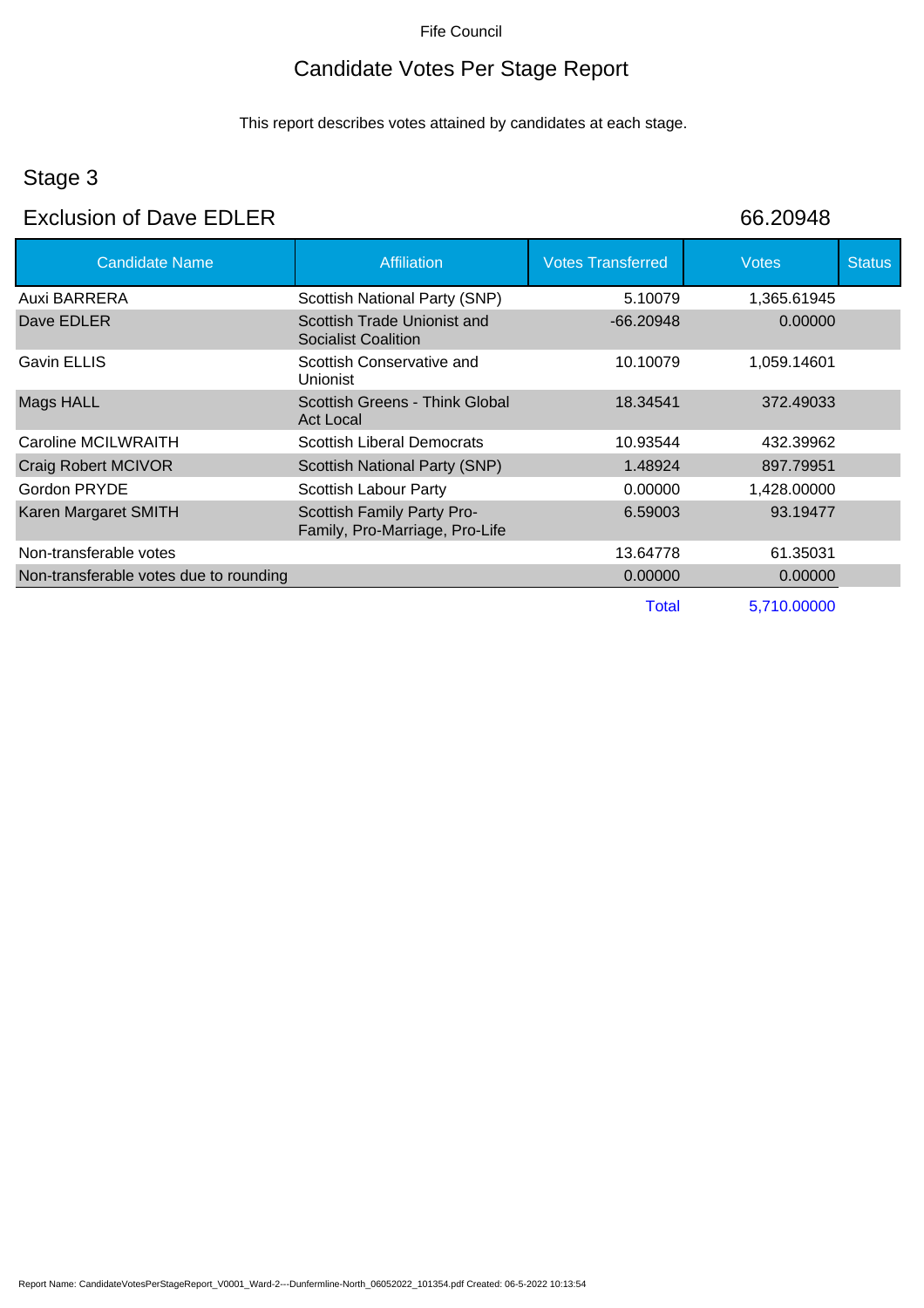# Candidate Votes Per Stage Report

This report describes votes attained by candidates at each stage.

## Stage 4

# Exclusion of Karen Margaret SMITH 93.19477

| <b>Candidate Name</b>                  | Affiliation                                                  | <b>Votes Transferred</b> | Votes       | <b>Status</b> |
|----------------------------------------|--------------------------------------------------------------|--------------------------|-------------|---------------|
| Auxi BARRERA                           | Scottish National Party (SNP)                                | 2.61155                  | 1,368.23100 |               |
| Dave EDLER                             | Scottish Trade Unionist and<br><b>Socialist Coalition</b>    | 0.00000                  | 0.00000     |               |
| Gavin ELLIS                            | Scottish Conservative and<br><b>Unionist</b>                 | 25.22310                 | 1,084.36911 |               |
| Mags HALL                              | Scottish Greens - Think Global<br>Act Local                  | 15.22310                 | 387.71343   |               |
| Caroline MCILWRAITH                    | <b>Scottish Liberal Democrats</b>                            | 16.22310                 | 448.62272   |               |
| <b>Craig Robert MCIVOR</b>             | Scottish National Party (SNP)                                | 5.73386                  | 903.53337   |               |
| Gordon PRYDE                           | Scottish Labour Party                                        | 0.00000                  | 1,428.00000 |               |
| Karen Margaret SMITH                   | Scottish Family Party Pro-<br>Family, Pro-Marriage, Pro-Life | $-93.19477$              | 0.00000     |               |
| Non-transferable votes                 |                                                              | 28.18006                 | 89.53037    |               |
| Non-transferable votes due to rounding |                                                              | 0.00000                  | 0.00000     |               |
|                                        |                                                              | Total                    | 5.710.00000 |               |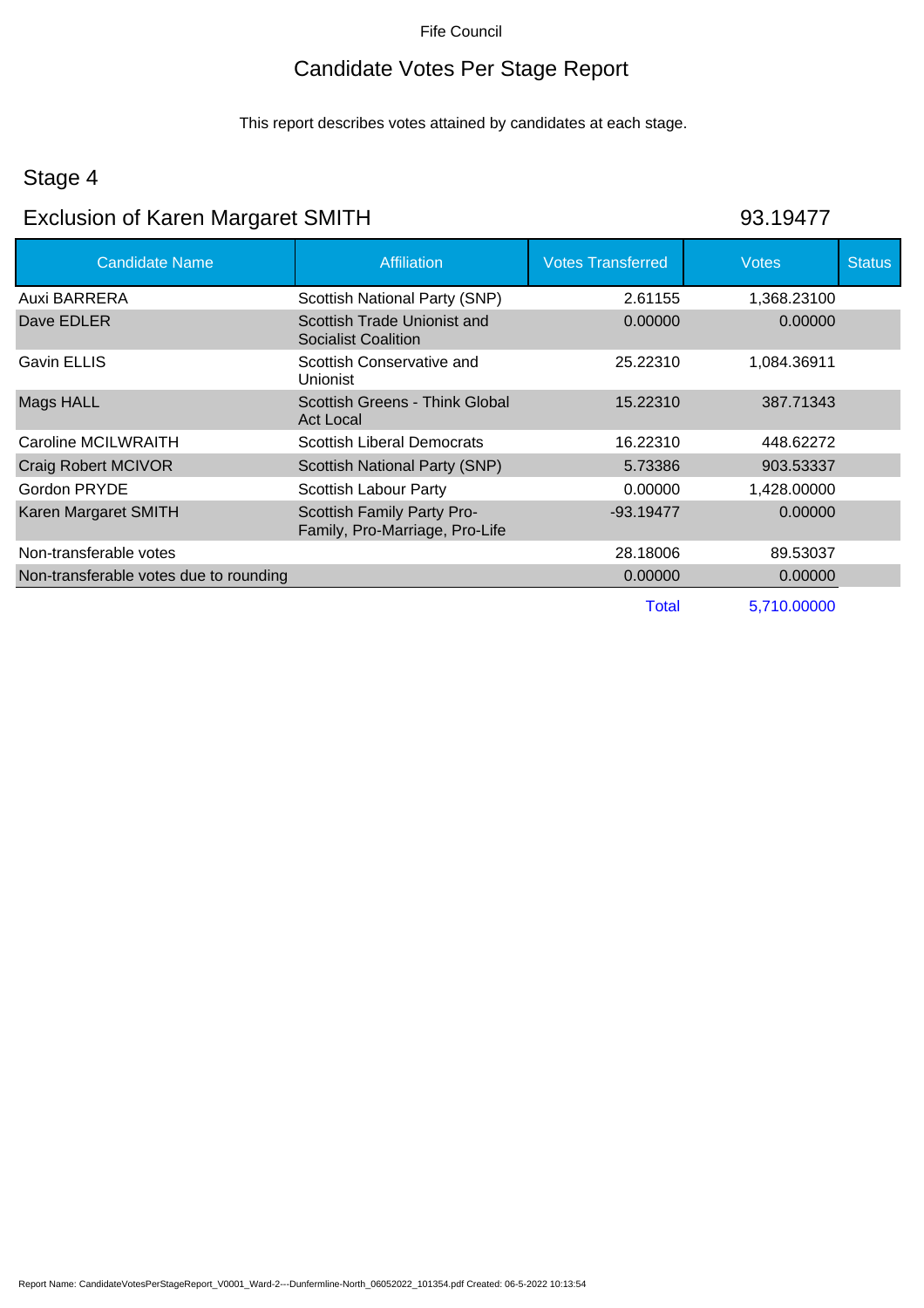# Candidate Votes Per Stage Report

This report describes votes attained by candidates at each stage.

## Stage 5

## Exclusion of Mags HALL 387.71343

| <b>Candidate Name</b>                  | <b>Affiliation</b>                                           | <b>Votes Transferred</b> | <b>Votes</b>        | <b>Status</b> |
|----------------------------------------|--------------------------------------------------------------|--------------------------|---------------------|---------------|
| Auxi BARRERA                           | Scottish National Party (SNP)                                | 141.20158                | 1,509.43258 Elected |               |
| Dave EDLER                             | Scottish Trade Unionist and<br><b>Socialist Coalition</b>    | 0.00000                  | 0.00000             |               |
| Gavin ELLIS                            | Scottish Conservative and<br><b>Unionist</b>                 | 22.73386                 | 1,107.10297         |               |
| Mags HALL                              | Scottish Greens - Think Global<br><b>Act Local</b>           | $-387.71343$             | 0.00000             |               |
| Caroline MCILWRAITH                    | <b>Scottish Liberal Democrats</b>                            | 86.58322                 | 535.20594           |               |
| Craig Robert MCIVOR                    | Scottish National Party (SNP)                                | 70.10079                 | 973.63416           |               |
| Gordon PRYDE                           | Scottish Labour Party                                        | 0.00000                  | 1,428.00000         |               |
| Karen Margaret SMITH                   | Scottish Family Party Pro-<br>Family, Pro-Marriage, Pro-Life | 0.00000                  | 0.00000             |               |
| Non-transferable votes                 |                                                              | 67.09398                 | 156.62435           |               |
| Non-transferable votes due to rounding |                                                              | 0.00000                  | 0.00000             |               |
|                                        |                                                              | <b>Total</b>             | 5,710.00000         |               |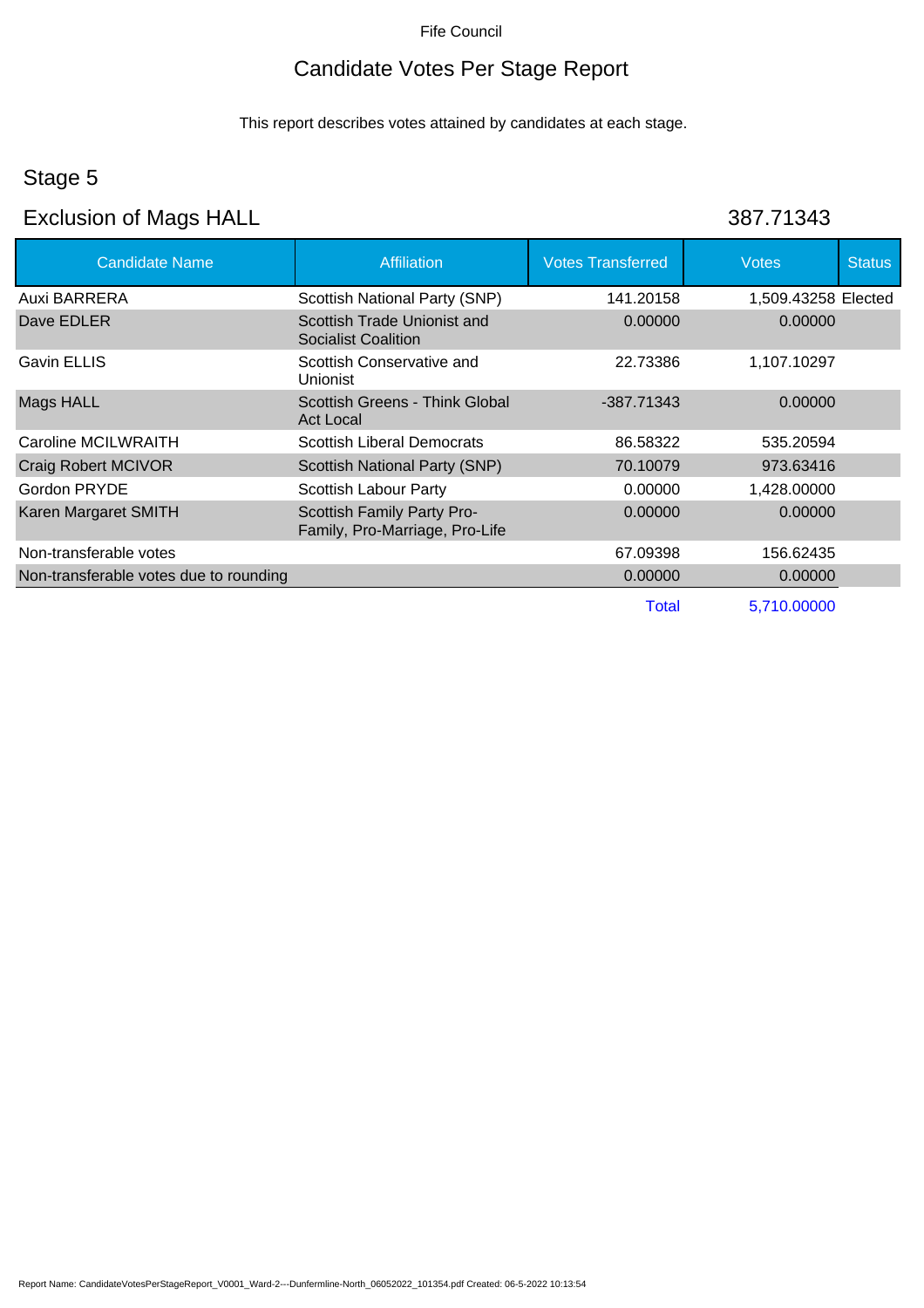# Candidate Votes Per Stage Report

This report describes votes attained by candidates at each stage.

# Stage 6

# Surplus of Auxi BARRERA 81.43258

| <b>Candidate Name</b>                  | <b>Affiliation</b>                                           | <b>Votes Transferred</b> | <b>Votes</b> | <b>Status</b> |
|----------------------------------------|--------------------------------------------------------------|--------------------------|--------------|---------------|
| Auxi BARRERA                           | Scottish National Party (SNP)                                | $-81.43258$              | 1,428.00000  |               |
| Dave EDLER                             | Scottish Trade Unionist and<br><b>Socialist Coalition</b>    | 0.00000                  | 0.00000      |               |
| Gavin ELLIS                            | Scottish Conservative and<br><b>Unionist</b>                 | 1.31433                  | 1,108.41730  |               |
| Mags HALL                              | Scottish Greens - Think Global<br><b>Act Local</b>           | 0.00000                  | 0.00000      |               |
| Caroline MCILWRAITH                    | <b>Scottish Liberal Democrats</b>                            | 3.55760                  | 538.76354    |               |
| Craig Robert MCIVOR                    | Scottish National Party (SNP)                                | 68.98194                 | 1,042.61610  |               |
| Gordon PRYDE                           | Scottish Labour Party                                        | 0.00000                  | 1,428.00000  |               |
| Karen Margaret SMITH                   | Scottish Family Party Pro-<br>Family, Pro-Marriage, Pro-Life | 0.00000                  | 0.00000      |               |
| Non-transferable votes                 |                                                              | 7.56405                  | 164.18840    |               |
| Non-transferable votes due to rounding |                                                              | 0.01466                  | 0.01466      |               |
|                                        |                                                              | Total                    | 5,710.00000  |               |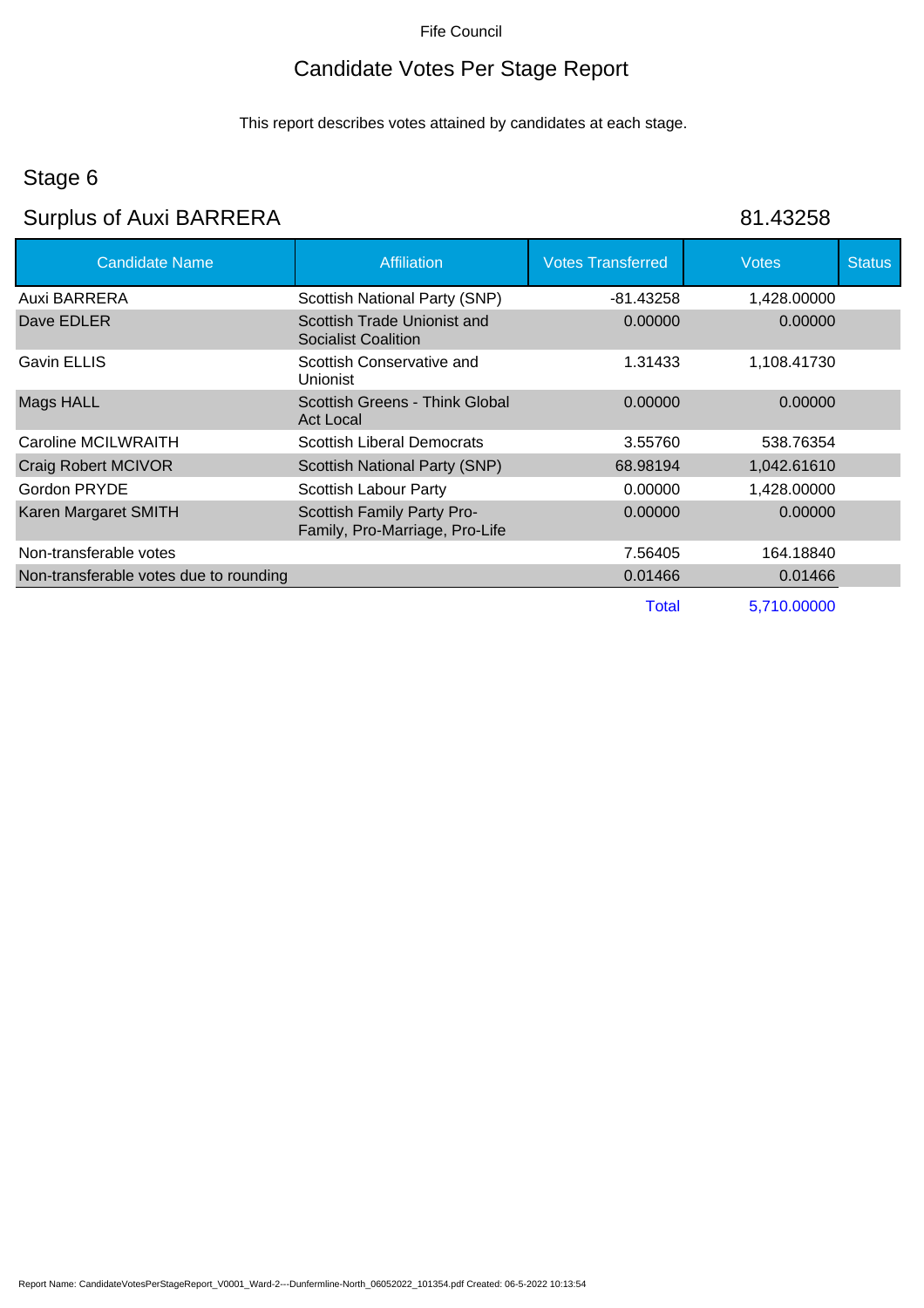## Candidate Votes Per Stage Report

This report describes votes attained by candidates at each stage.

## Stage 7

## Exclusion of Caroline MCILWRAITH 538.76354

| <b>Candidate Name</b>                  | <b>Affiliation</b>                                           | <b>Votes Transferred</b> | <b>Votes</b> | <b>Status</b> |
|----------------------------------------|--------------------------------------------------------------|--------------------------|--------------|---------------|
| Auxi BARRERA                           | Scottish National Party (SNP)                                | 0.00000                  | 1,428.00000  |               |
| Dave EDLER                             | Scottish Trade Unionist and<br>Socialist Coalition           | 0.00000                  | 0.00000      |               |
| Gavin ELLIS                            | Scottish Conservative and<br>Unionist                        | 156.93959                | 1,265.35689  |               |
| <b>Mags HALL</b>                       | Scottish Greens - Think Global<br><b>Act Local</b>           | 0.00000                  | 0.00000      |               |
| Caroline MCILWRAITH                    | Scottish Liberal Democrats                                   | -538.76354               | 0.00000      |               |
| Craig Robert MCIVOR                    | Scottish National Party (SNP)                                | 77.77374                 | 1,120.38984  |               |
| Gordon PRYDE                           | Scottish Labour Party                                        | 0.00000                  | 1,428.00000  |               |
| Karen Margaret SMITH                   | Scottish Family Party Pro-<br>Family, Pro-Marriage, Pro-Life | 0.00000                  | 0.00000      |               |
| Non-transferable votes                 |                                                              | 304.05021                | 468.25327    |               |
| Non-transferable votes due to rounding |                                                              | 0.00000                  | 0.00000      |               |
|                                        |                                                              | <b>Total</b>             | 5,710.00000  |               |

Report Name: CandidateVotesPerStageReport\_V0001\_Ward-2---Dunfermline-North\_06052022\_101354.pdf Created: 06-5-2022 10:13:54